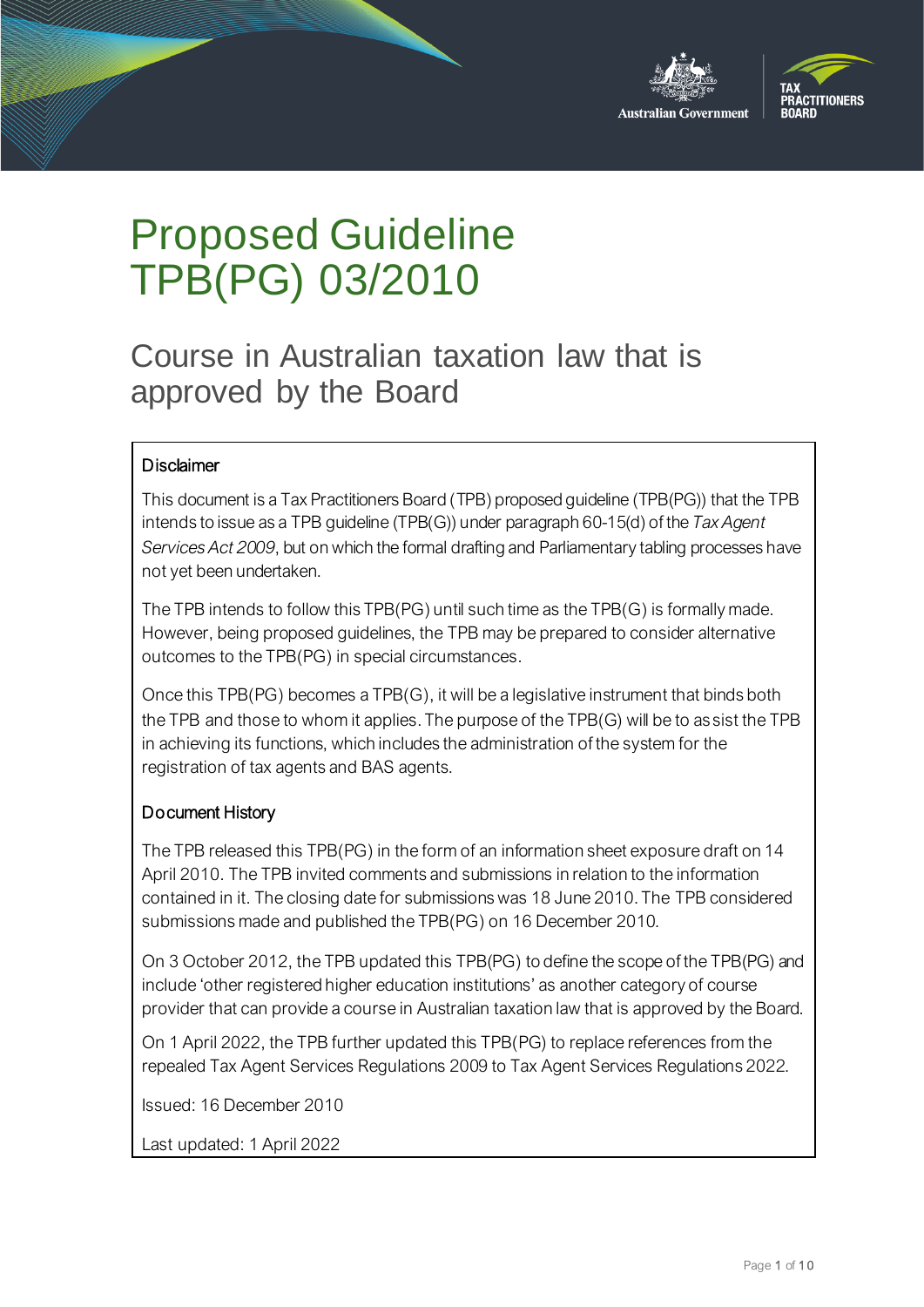# 'A course in Australian taxation law that is approved by the Board'

This TPB(PG) sets out the views of the Tax Practitioners Board (TPB) in relation to the meaning of 'a course in Australian taxation law that is approved by the Board' for the purpose of Items 201(c), 203(b), 204(c) and 205(b) of Part 2 of Schedule 2 to the Tax Agent Services Regulations 2022(TASR). This TPB(PG) includes information relating to the following aspects of a course: topics and learning outcomes, duration, course providers, education level, manner of delivery, assessment and currency.

The information draws on advice given to the TPB in February, August and November 2010 by Professors Michael Dirkis and Michael Walpole.

The purpose of this information is to assist relevant institutions, professional associations, potential registrants and the wider community to understand the factors that provide the basis for the TPB's approach to the educational eligibility requirements for registration as a tax agent.

The TPB has adopted the views expressed in this TPB(PG).

The TPB has published a separate document outlining its approval process for courses which are covered by Schedule 2 to the TASR – see *[TPB\(I\) 07/2011 Approval process for course](https://www.tpb.gov.au/approval-process-course-providers-tpb-information-sheet-tpbi-072011)  [providers](https://www.tpb.gov.au/approval-process-course-providers-tpb-information-sheet-tpbi-072011).*

## **Introduction**

- 1. As the *Tax Agent Services Act 2009* (TASA) is designed to '... ensure that tax agent services are provided to the public in accordance with appropriate standards of professional and ethical conduct' (see section 2-5 of the TASA) it is both necessary and desirable, in certain respects, to increase the expectation of the thoroughness of education and training that a registered tax agent should have when compared with the expectations under the registration rules applying before the commencement of the TASA.
- 2. The TPB recognises that a balance must be struck between what is reasonably achievable within the modern educational and professional paradigm and assuring the public of high professional standards. In doing so, regard has been had to the educational qualifications, and the types of providers of training and education recognised within the **Australian** [Qualifications Framework](http://www.aqf.edu.au/) (AQF).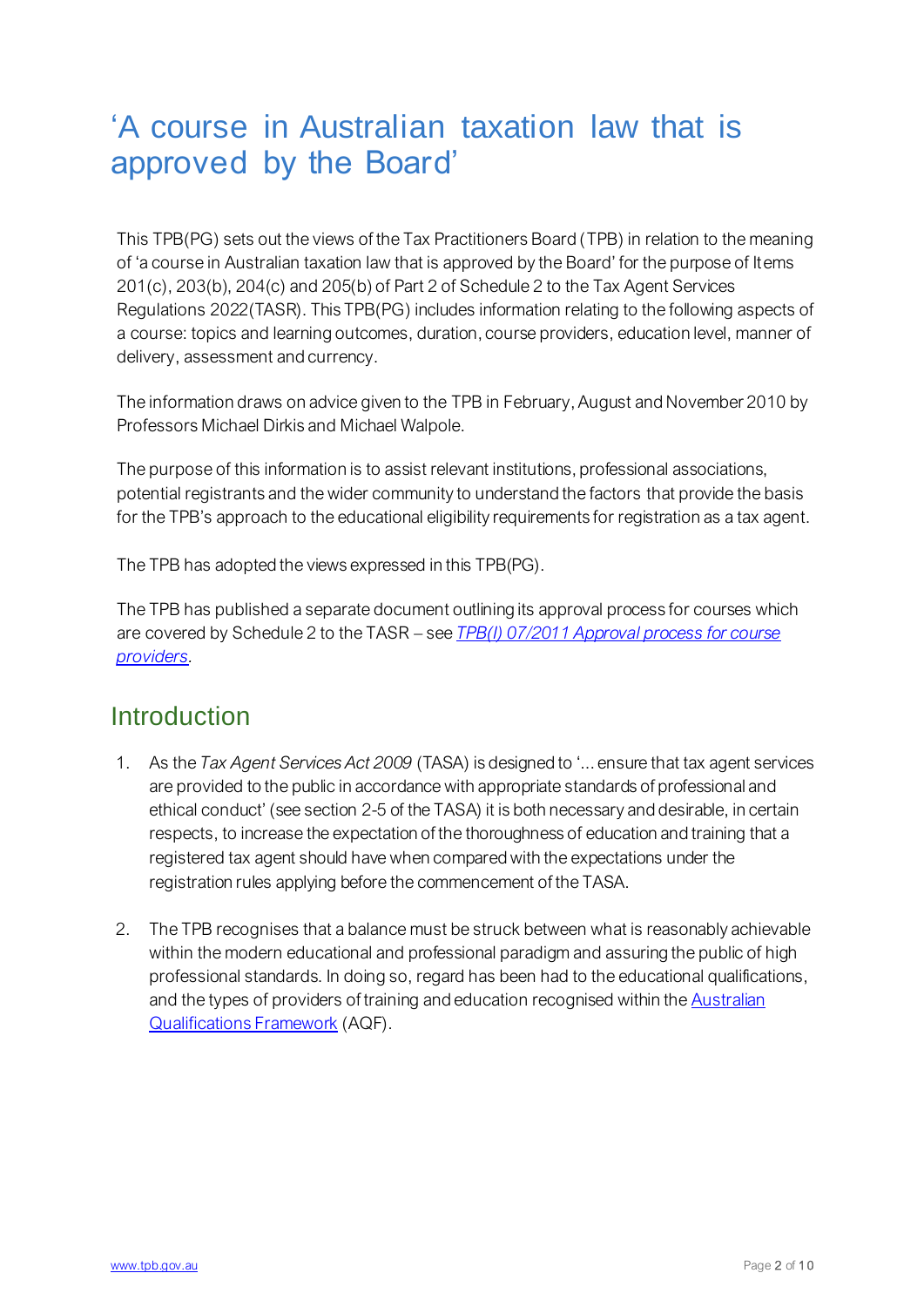# Course in Australian taxation law

#### **Background**

- 3. The TPB is of the view that the new registration process is designed to assure the public of a necessary basic standard of tax education on the part of tax practitioners. Thus, in the TPB's view, a 'course' in Australian taxation law must be of sufficient breadth to equip a registered tax agent to advise the public on the diverse range of tax issues.
- 4. To register as a tax agent, an applicant must meet certain eligibility criteria, including the requirements prescribed by the TASR. In certain cases, one such prescribed requirement is that an applicant seeking registration must have successfully completed a course in Australian taxation law that is approved by the Board.
- 5. An individual must have successfully completed 'a course in Australian taxation law that is approved by the Board' if they are seeking registration under the following:
	- tertiary qualification in accounting (Item 201(c) of Part 2 of Schedule 2 to the TASR)
	- diploma or higher award in accounting (Item 203(b) of Part 2 of Schedule 2 to the TASR)
	- tertiary qualifications in law (Item 204(c) of Part 2 of Schedule 2 to the TASR)
	- work experience (Item 205(b) of Part 2 of Schedule 2 to the TASR).
- 6. An individual may, if the TPB considers it relevant to the tax agent services to which the application relates, have to have successfully completed 'a course in Australian taxation law that is approved by the Board' if they are seeking registration under the following:
	- tertiary qualifications– specialists (Item 202(b)(iii) of Part 2 of Schedule 2 to the TASR).
- 7. An individual is not required to have successfully completed 'a course in Australian taxation law that is approved by the Board' if they are seeking registration under the following:
	- membership of professional association (Item 206 of Part 2 of Schedule 2 to the TASR).
- 8. This TPB(PG) deals only with the requirements for 'a course in Australian taxation law that is approved by the Board' as referred to in items 201(c), 203(b), 204(c) and 205(b) of Part 2 of Schedule 2 to the TASR. For information on the requirements for 'a course in Australian taxation law that is approved by the Board' for the purposes of item 202(b)(iii), refer to *[TPB\(I\) 14/2012 Tertiary qualifications in a discipline other than accountancy for tax](https://www.tpb.gov.au/tertiary-qualifications-discipline-other-accountancy-tax-agents-tpb-information-sheet-tpbi-142012)  [agents](https://www.tpb.gov.au/tertiary-qualifications-discipline-other-accountancy-tax-agents-tpb-information-sheet-tpbi-142012)*.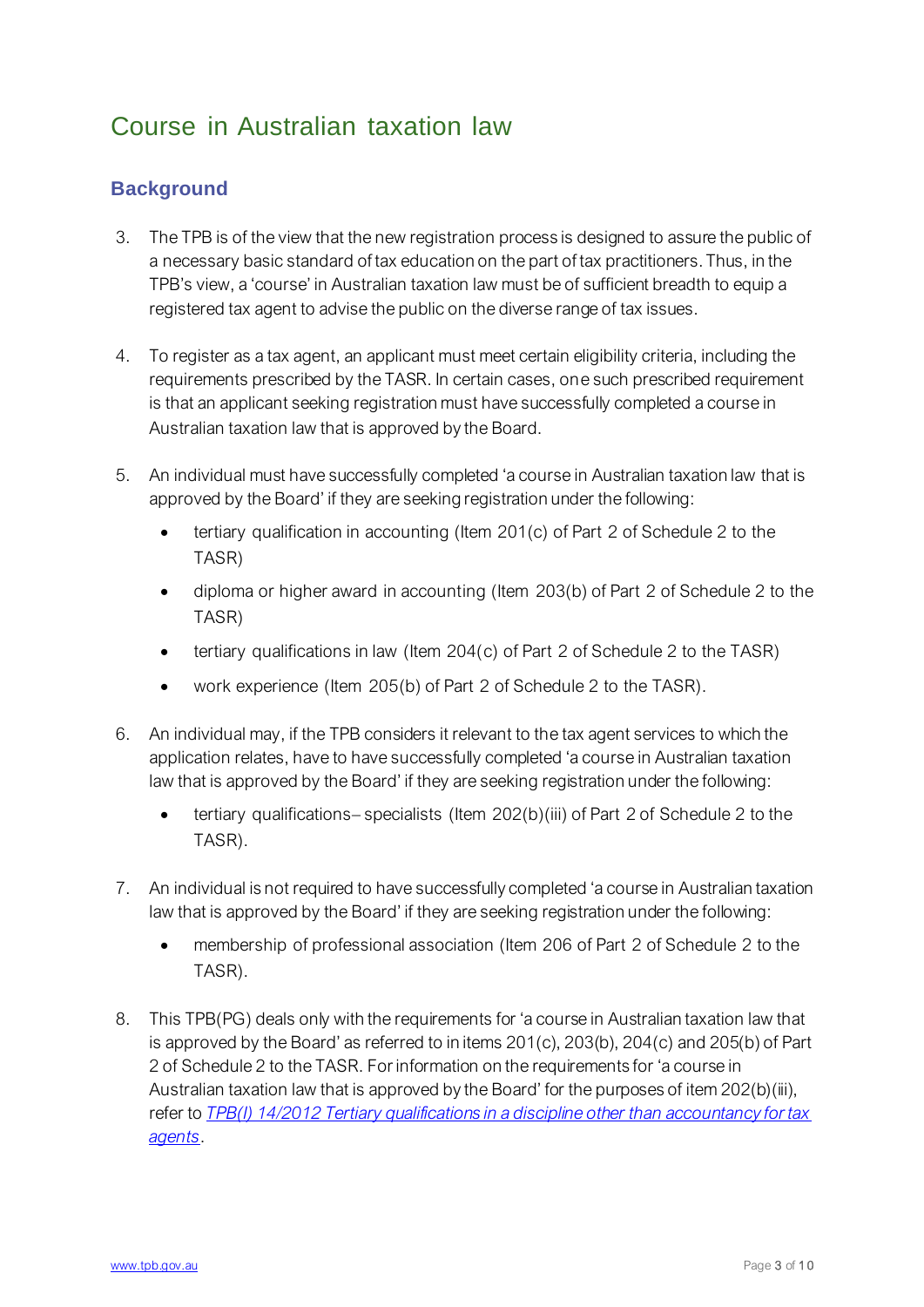#### **Topics and learning outcomes**

- 9. The TPB is of the view that a course in Australian taxation law should include the equivalent of two taxation law units covering at least the following key areas of taxation law:
	- a) the rules and principles of Australian tax law including an understanding of the legal environment in which these principles operate, including basics of the legal system, constitutional considerations, separation of powers
	- b) the key aspects of the income tax law covering concepts of residence and source, related elements (only) of international tax, assessable income, deductions, tax rebates/offsets and tax accounting
	- c) the key aspects of taxes that extend the ordinary income tax base including relevant principles and application of the capital gains tax and fringe benefits tax rules
	- d) goods and services tax
	- e) taxation of individuals and basic entities including partnerships, trusts and companies
	- f) taxation aspects of superannuation law
	- g) administrative aspects of the taxes identified above including returns, tax collection and withholding mechanisms, assessments, objections, rulings, penalties and audits
	- h) rules addressing specific and general anti-tax avoidance
	- i) ethical and professional responsibilities of tax agents including obligations under the TASA and TASR.
- 10. The learning outcomes in respect of a course in Australian taxation law are that the individual should be able to explain, critically evaluate and where appropriate apply the rules and principles attaching to each of the topics listed at paragraph 9 above.
- 11. As taxation law is ever evolving, in conjunction with these learning outcomes, individuals should demonstrate learning outcomes in the form of the skills to locate, research and apply changes to the law on all aspects material to the topics listed at paragraph 9 above. In addition, individuals should be able to identify, research and apply new laws on the new topics material to their professional practice in taxation. Without seeking to be over prescriptive, graduates should be able to demonstrate these skills in respect of:
	- governmental tax policy documents (e.g., those issued by Reviews, Treasury, Board of Taxation etc)
	- explanatory materials in relation to legislation
	- statutes
	- court and Administrative Appeals Tribunal decisions
	- Commissioner of Taxation's interpretative guidance (e.g., rulings, determinations etc).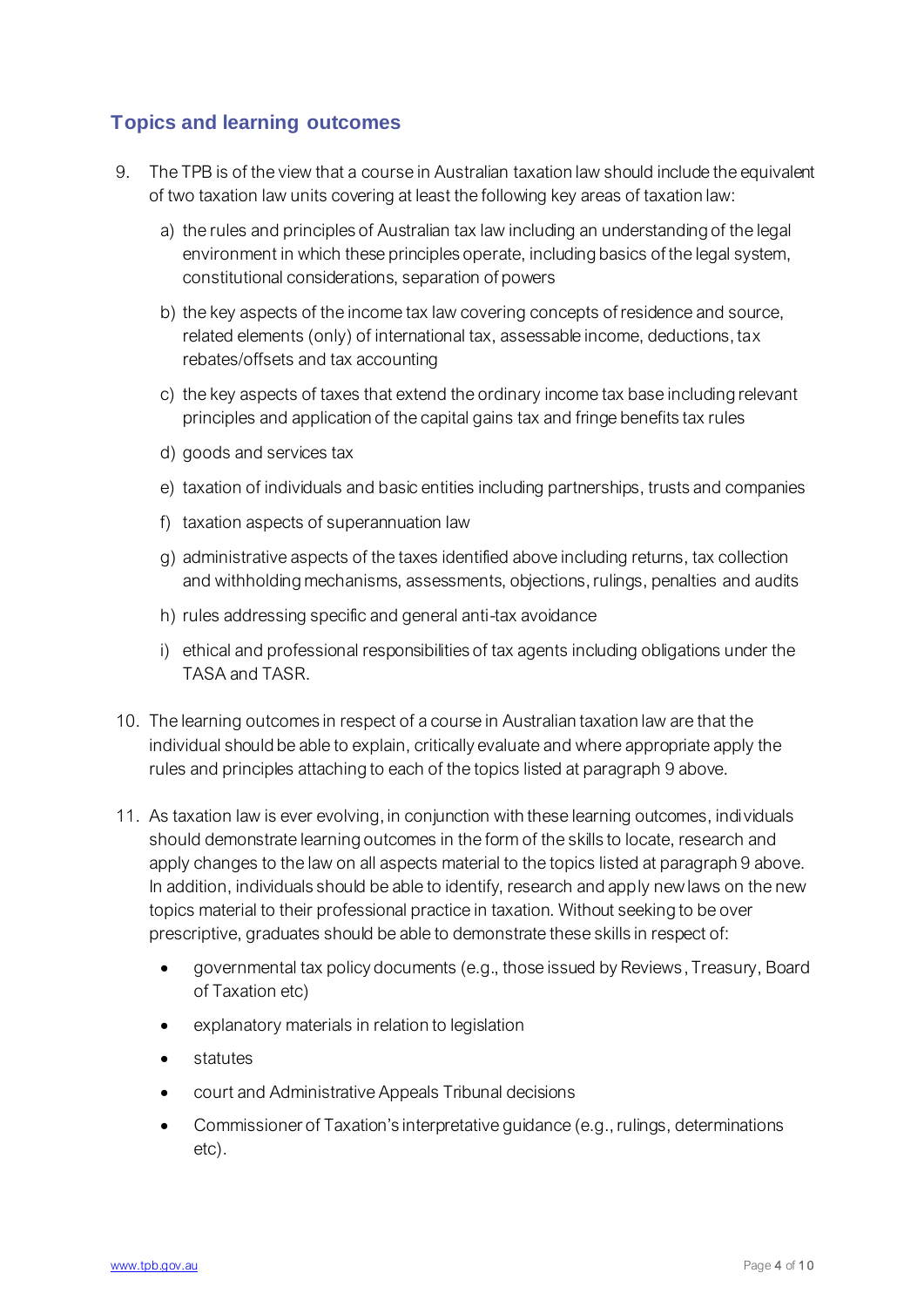12. It should be noted that the major reason for the proposed content divide between the requirements for a course in commercial law (see *[TPB\(PG\) 02/2010: Course in commercial](https://www.tpb.gov.au/course-commercial-law-approved-board-proposed-guideline-tpb-pg-02-2010)  [law that is approved by the Board](https://www.tpb.gov.au/course-commercial-law-approved-board-proposed-guideline-tpb-pg-02-2010)*) and Australian taxation law is the enormous breadth of commercial law knowledge that a tax agent needs to possess and understand prior to the application of the taxation law. This arises as taxation law is a process for assigning an amount of tax to certain transactions and activities of persons and entities that give rise to receipts or gains. Thus, taxation law is an overlay of the existing legal system. Even in circumstances where it seeks to override the operation of commercial law and equity to enable particular receipts and gains to be brought to account, it does so only in the context of the operation of commercial law (for example, the corporate consolidation regime). Therefore, a fundamental understanding of the components of common law, equity and statute that comprise commercial law is crucial for a tax agent to provide the requisite level of advice required by the Code of Professional Conduct.

#### **Duration of course/s**

- 13. Units of sufficient breadth and depth to cover the nine topics listed at paragraph 9 above are unlikely to fit within a single standard 12-to-14-week tertiary period consisting of lectures, tutorials, seminars and private study and research totaling 100 to 130 hours (see paragraph 16 below) made up of (usually) two hours of lectures and one hour of tutorials per week plus private study and research. In addition to the technical content of such units there will be an expectation that students will also learn skills to enable them to find the law and apply it to problems when they are in practice.
- 14. Accordingly, the TPB takes the view that an applicant for registration will have completed a course that consists of at least two units at the appropriate tertiary level in order to address the depth and breadth requirements set out here. It is not expected that all the components of the course would necessarily be from the same provider, nor be completed at the same level in the tertiary sector. Many permutations may be possible. At the same time, it is not expected that two units studied at different levels or at different institutions but with extensive overlaps in content would satisfy this requirement. For example, an applicant who has completed two similar introductory units covering substantially the same material, but at different institutions, would not satisfy the requirement.
- 15. It is worthy to note that the list of topics and parts of topics that the TPB prescribes here possibly extends beyond the content of current offerings at most tertiary providers. Therefore, the TPB proposes to take a progressive approach to this requirement to ensure that individuals who have already commenced study in a course on the reasonable expectation that the course would be acceptable to fulfil the requirement for a course in Australian income tax law for the purpose of registration under the predecessor regime are not disadvantaged if they apply for registration under the TASA. This also allows providers sufficient time to respond to this new list of prescribed course content.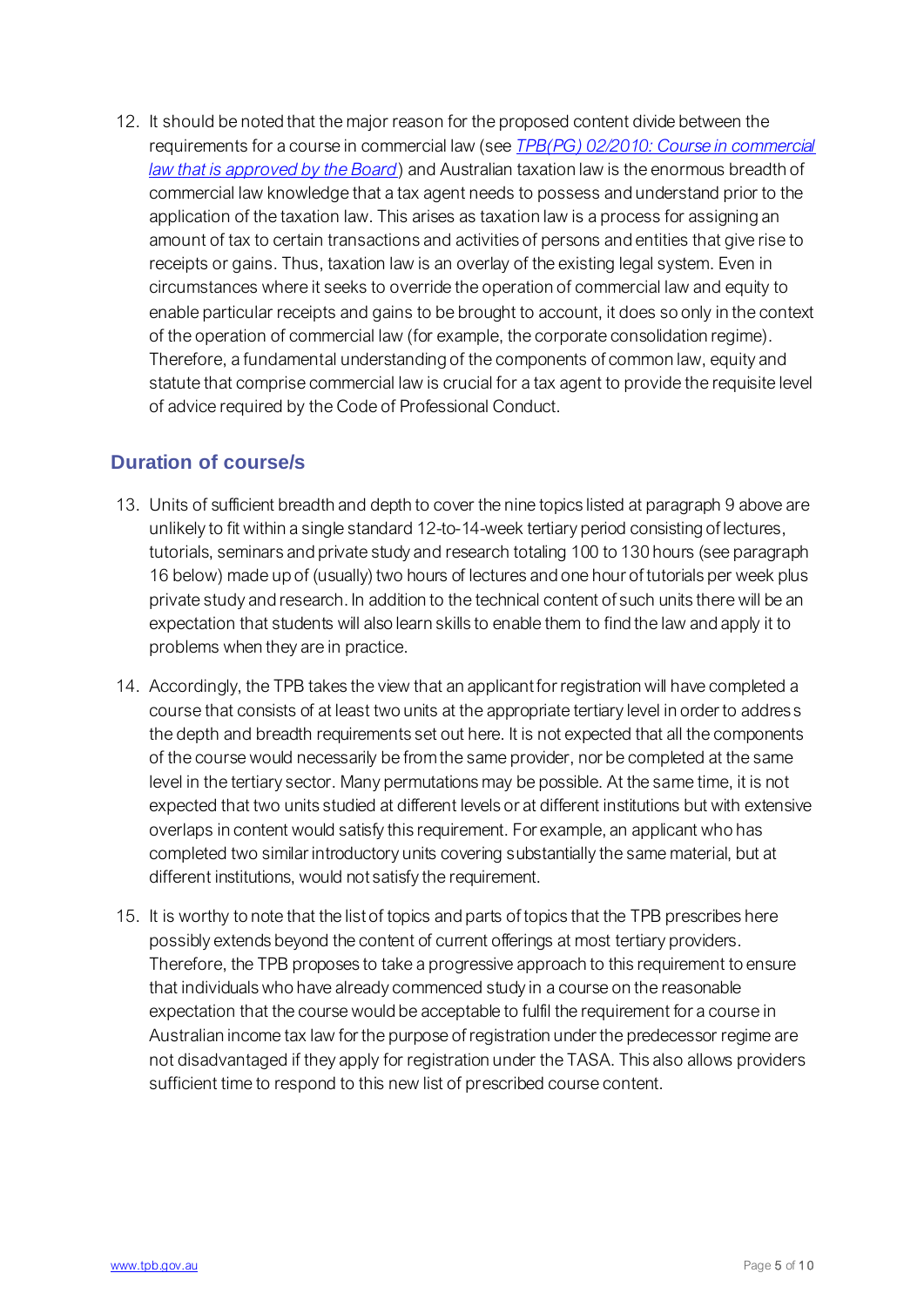- 16. Many tertiary level units are delivered in semester (or term) length periods consisting of a series of lectures and tutorials spaced over a standard 12-to-14-week period. The suggested duration of 100 to 130 hours (mentioned at paragraph 13 above) is based on an assumption of this type of delivery, as was the former Tax Agents' Board Guideline of 120 hours' duration. Because of the need to include components in the course that require students to apply their knowledge and learn research skills, a significant part of the course may consist of private study and research.
- 17. Accordingly, the TPB is of the view that the duration of the course in Australian taxation law should not be less than the equivalent of two tertiary level units in taxation law together amounting to a total of 200 to 260 hours of study and tuition made up of formal instruction (such as lectures), exercises in applying knowledge (such as tutorials) and private study (such as research, reading, and assignment preparation). It is noted, however that duration alone is not a definitive guide as to the quality of a course and from time to time the Board may have regard to other elements such as technical content, level of difficulty, nature of assessment etc, in order to come to a final view as to whether the requirements for approval of a course have been met.

#### **Providers of course/s**

- 18. The TPB is of the view that a course in Australian taxation law should be attained through study of units with a university, registered training organisation (RTO) or other registered higher education institution, provided the units are offered as part of a qualification at the requisite level that has been recognised and accredited via the AQF.
- 19. The TPB is of the view that, unless otherwise approved by the Board, the minimum education level required for an approved course in Australian taxation law is diploma, which meets AQF level 5 criteria. In all cases, the proposed course must satisfy the TPB's requirements relating to assessment (see paragraphs 23 to 25 and 27 to 29 for further information on assessment).
- 20. The TPB may also choose to accept courses offered by other providers so long as the provider meets the TPB's conditions and standards as set out in its Information sheet *[TPB\(I\) 07/2011 Approval process for course providers](https://www.tpb.gov.au/approval-process-course-providers-tpb-information-sheet-tpbi-072011)* and the course offered by the provider meets the requirements set out in this TPB(PG).

#### **Manner of delivery**

21. Although the suggested duration of 200 to 260 hours is based on an assumption of a traditional lecture/tutorial/self-study model there is a diversity of delivery models available – which diversity has been supplemented by modern technological innovation permitting 'distance' or 'flexible' study involving engagement with teaching materials and teaching staff via interactive compact disc, video conference, internet etc. In any case, study by correspondence has been widely available for tertiary study and professional study for many years. Some courses may not require any attendance at lectures or seminars but may rely upon the students' performance in assessment tasks such as a single final examination as a measure of the competence of the students.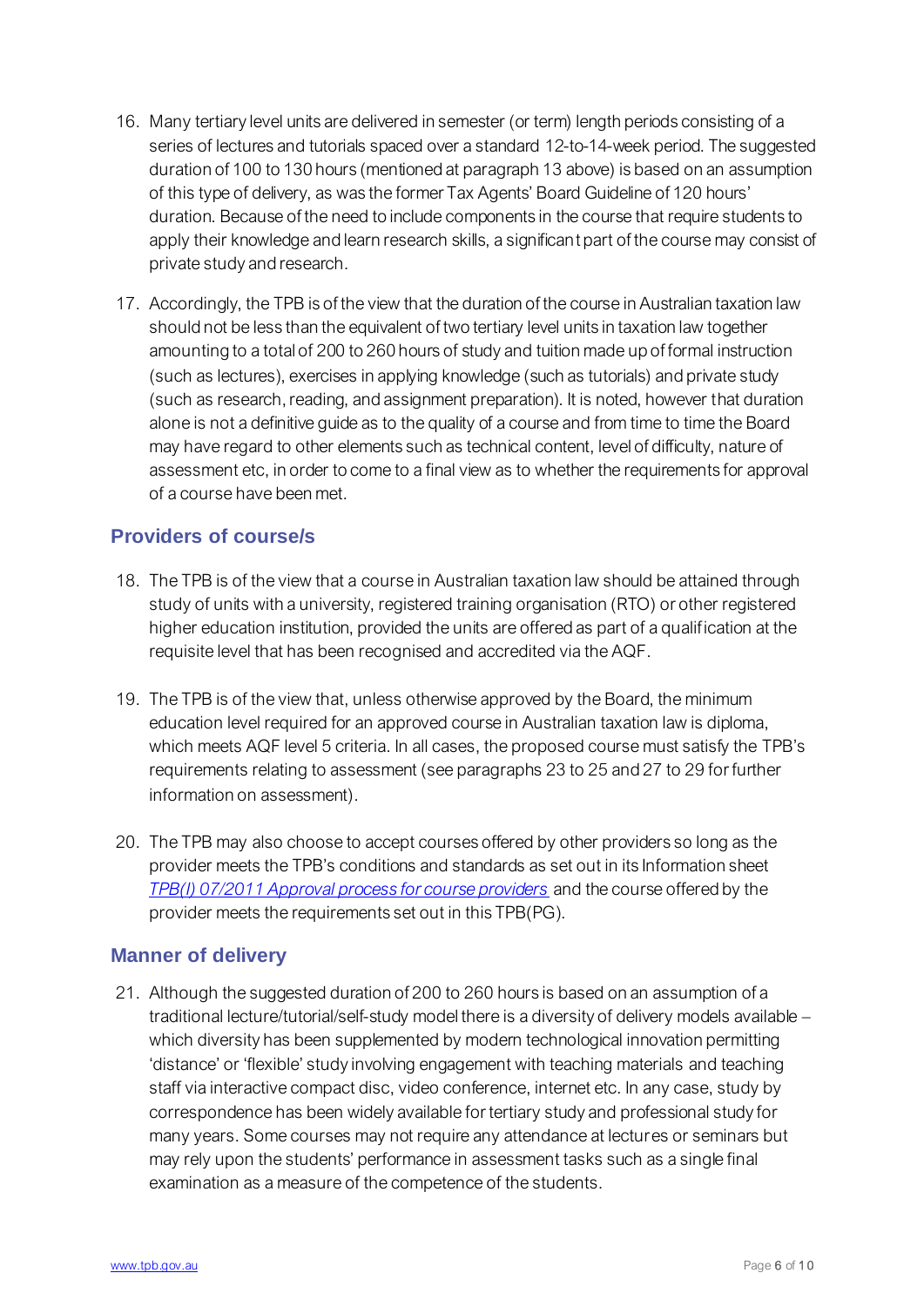22. Accordingly, the TPB is of the view that a hard and fast rule on manner of delivery is not necessary. Provided that whatever manner is adopted in the course of study or its components involves an expectation that students will develop a thorough understanding of the tax law through technical content, its application and appropriate research, it is immaterial whether they are usually present in a room with the teacher or not. The outcomes of the course in Australian taxation law or its components should be discernible by reference to how the course/components of the course are assessed.

#### **Assessment**

- 23. The TPB is of the view that some means of objective assessment is a key aspect of the approval of courses for registration of applicants as tax agents. The TPB takes the view that applicants must have demonstrated their knowledge and skills in the relevant course or components by some means of independent and objective assessment. Such assessment should be rigorous and have integrity. Various forms of assessment may be employed. Ideally, because of different learning styles and what is appropriate for different aspects of a course, each course or component should employ a mix of assessment practices including:
	- tests
	- examinations (oral and written)
	- problem based assignments
	- essays and reports
	- computer based assessment tasks.
- 24. Not every one of these needs to be present in an approved course.
- 25. The TPB proposes not to accept assessments that either lack rigour or that are too narrow in their focus. Such assessment may be seen to be recognised as being one element which is a contributor to overall determination of a student's performance in a course rather than being treated as the sole measure of their skills and knowledge in taxation.

## The meaning of 'course'

#### **What is a course?**

26. A course consists of a series of components leading to an overall knowledge of an aspect of the law including taxation law or rules. Such components may take the form of small units designed for tuition or training of discrete aspects of the tax law. Although coherence between the parts/units of the course is desirable, not all applicants will have completed a single coherent series of units delivered, for example, by one provider. Accordingly, the TPB is of the view that provided the content set out in the list of topics at paragraph 9 is addressed and provided the material addressed is reasonably current the components need not be part of a coherent stream and may include some duplication and overlap with each other provided there is not a substantial duplication of content.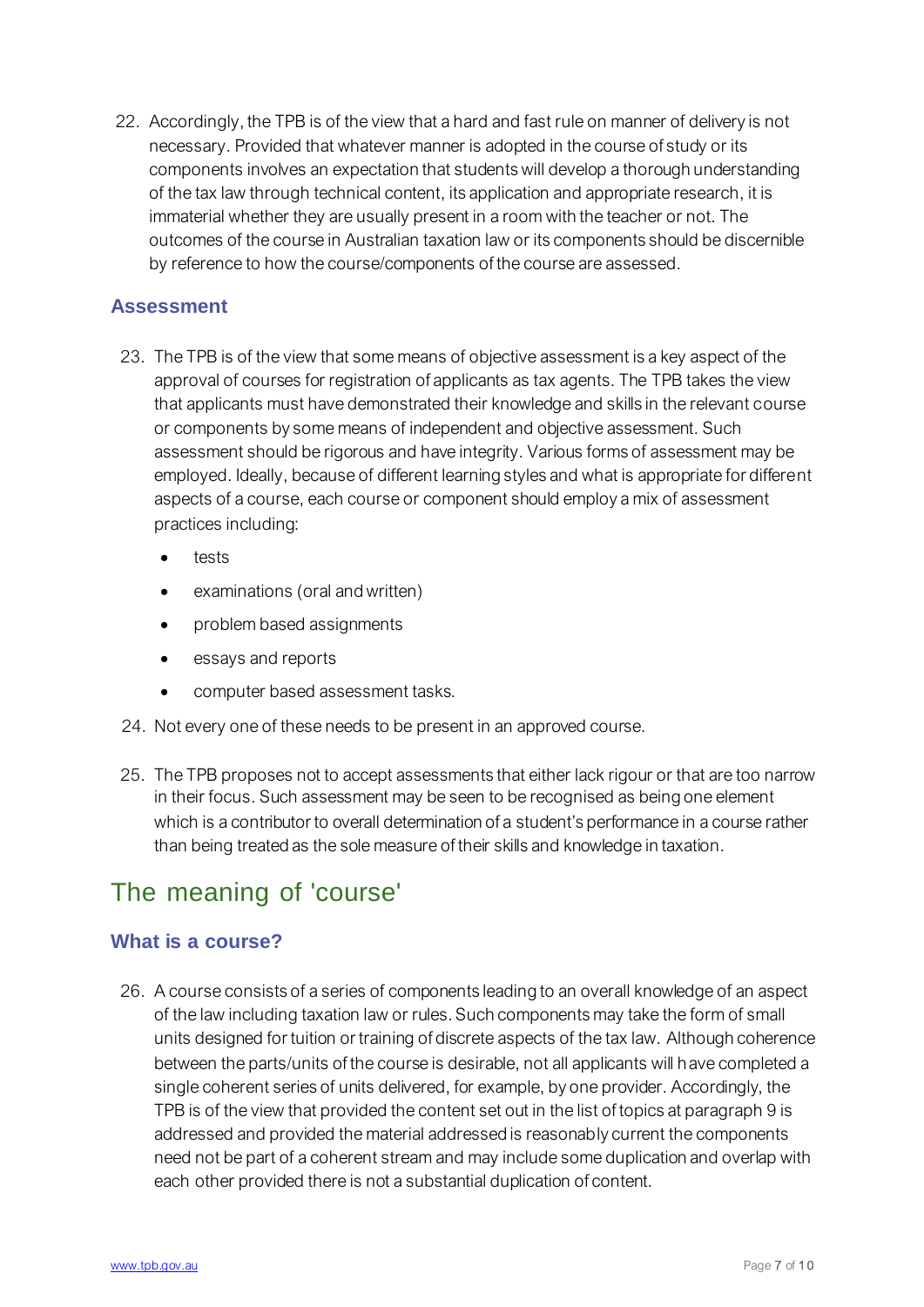#### **Does a course need a formal assessment component?**

- 27. The TPB is of the view that there must be a formal assessment component in a course or in the components of a course. This assessment should be sufficient to assure the TPB that there has been a test or examination to ensure relevant content and skills expected in a course have been learned by the applicant and that rigour has been employed in the testing of the knowledge and skills.
- 28. The TPB does not propose to be prescriptive about the style and content of assessments, provided the assessments employed represent a genuine test of relevant knowledge and skills and subject to integrity to ensure the relevant applicant will have undertaken the assessment task/s in question.
- 29. The TPB is of the view that the assessment should, to a significant degree (that is, at least 40%), be done under some form of independent supervision.

#### **Can a course be constituted solely by recognised prior learning?**

- 30. The TPB is of the view that assessment of knowledge and competence is the best safeguard for the TPB to ensure that it admits to registration only applicants who have the necessary technical qualifications to competently deal with taxpayers' affairs. The TPB recognises that prior learning through experience may be regarded as a proxy for content but it does not propose to accept evidence of prior learning in the workplace, which prior learning has not been formally assessed in some way.
- 31. In principle, prior learning through experience which has itself been formally assessed would not require further assessment. However, it is unlikely the TPB will approve an application if all the education requirements were satisfied by prior learning through experience as the ability to keep up to date with changes requires the acquisition of essential learning skills (interpretative, analytical and cognitive skills) that come from the rigour associated with formal training courses.

#### **How current should a course be?**

- 32. Taxation law changes rapidly and the introduction of new taxes to replace others can completely transform the knowledge base of the tax professional community. For example, the replacement of Sales Tax with GST and simultaneous modifications to the tax collection rules, stamp duty laws and other state taxes transformed aspects of the taxation law in the early 2000's. Similar upheavals were encountered when CGT was introduced and when self-assessment was introduced. Some aspects of taxation law change only incrementally as new cases emerge from the courts.
- 33. Therefore, a course of study can become out of date quickly. It is for these reasons that many universities and other course providers do not normally grant credit for units of study completed more than ten years prior to application. The TPB considers that this standard should be prima facie adopted in respect of the recognition of units completed to satisfy the requirements of a course in Australian taxation law.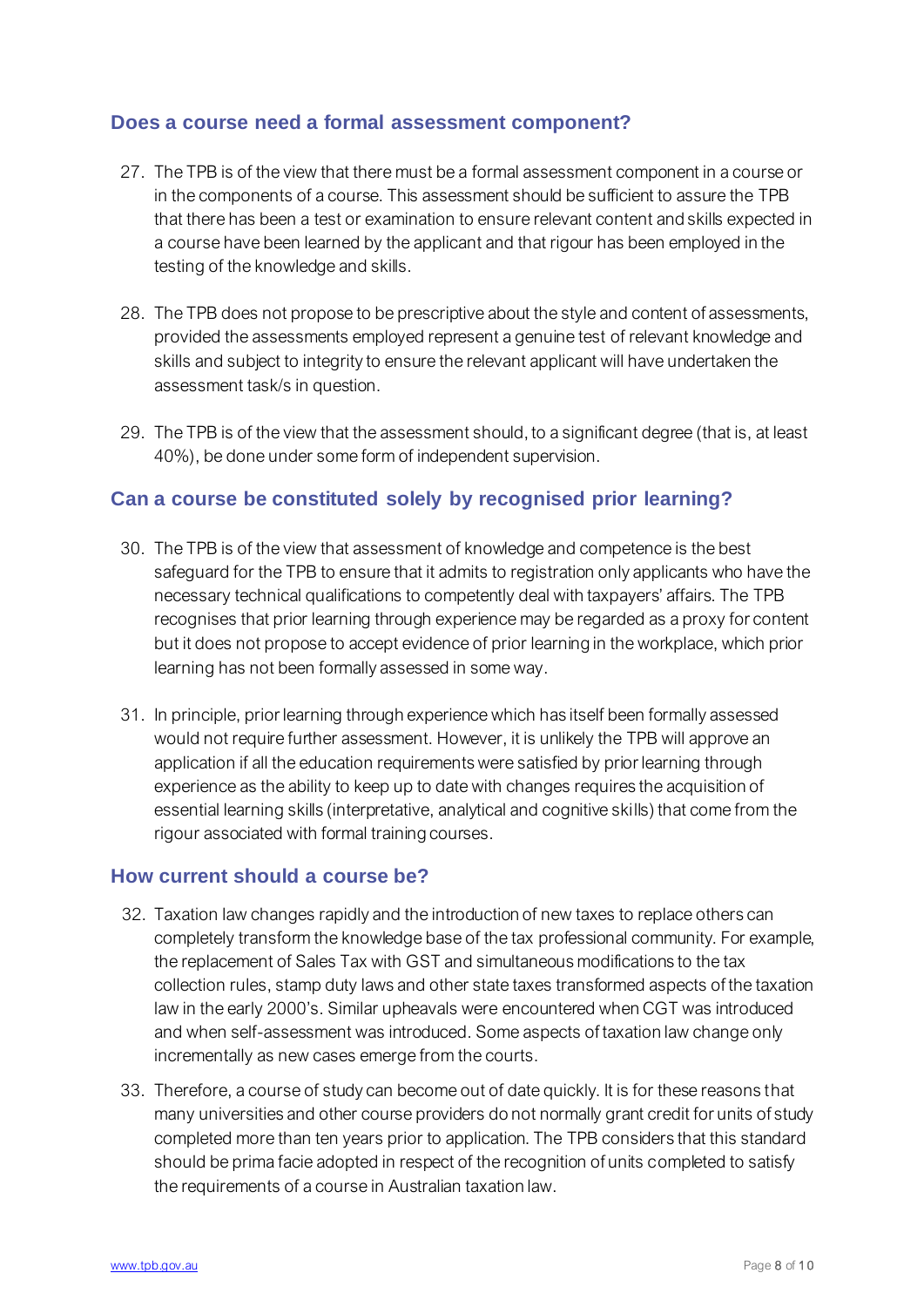- 34. However, the TPB notes that the age of the course has to be balanced with the knowledge and experience of the applicant. Well educated professionals will keep their knowledge and skills up to date and will be required to do so through continuing professional development requirements of professional associations. Given such a person's knowledge, a requirement to repeat their undergraduate studies after 20 years of practice would run counter to the policy intent of the legislation.
- 35. Therefore, the TPB proposes to accept as approved courses of study in Australian taxation law:
	- where the component unit of study was completed fewer than 10 years from the date of the application for registration; or
	- where the component unit of study was completed more than 10 years from the date of the application for registration and the applicant can demonstrate an updating of those skills through work experience and continuing professional development.
- 36. The TPB recognises that there may be applicants that fall outside these two broad guidelines. In these cases, a submission should be included with the application for registration, which the TPB will consider on its merits.

# Summary and conclusion

- 37. The TPB is of the view that a course in Australian taxation law should cover the following topics:
	- a) the rules and principles of Australian tax law including an understanding of the legal environment in which these principles operate, including basics of the legal sy stem, constitutional considerations, separation of powers
	- b) the key aspects of the income tax law covering concepts of residence and source, related elements (only) of international tax, assessable income, deductions, tax rebates/offsets and tax accounting
	- c) the key aspects of taxes that extend the ordinary income tax base including relevant principles and application of the capital gains tax and fringe benefits tax rules
	- d) goods and services tax
	- e) taxation of individuals and basic entities including partnerships, trusts and companies
	- f) taxation aspects of superannuation law
	- g) administrative aspects of the taxes identified above including returns, tax collection and withholding mechanisms, assessments, objections, rulings, penalties and audits
	- h) rules addressing specific and general anti-tax avoidance
	- i) ethical and professional responsibilities of tax agents including obligations under the TASA and TASR.